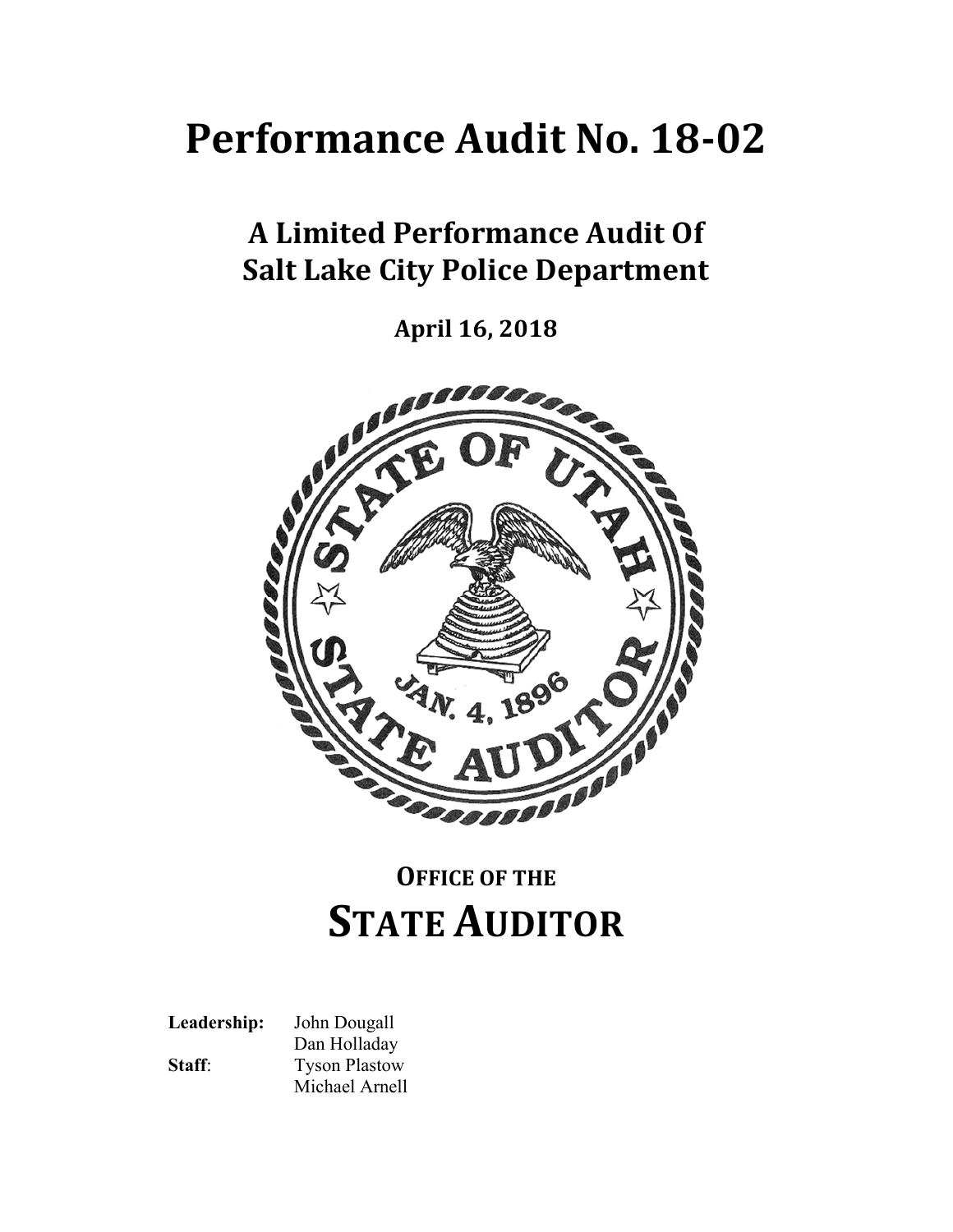

**OFFICE OF THE STATE AUDITOR**

April 16, 2018

Jackie Biskupski, Mayor Salt Lake City 451 State Street, #306 Salt Lake City, UT 84111

Dear Mayor Biskupski:

Pursuant to your authority as the chief executive officer of Salt Lake City (SLC), $1$  this letter addresses the Office of the State Auditor's (Office) limited performance audit of the Salt Lake City Police Department (SLCPD). This letter details (1) the audit objectives, scope, and methodology and (2) our conclusions based upon the information collected and reviewed.

## **I. Audit Objectives, Scope, and Methodology**

On September 26, 2017, the Office initiated a limited performance audit to review three primary areas:

- A. Internal Affairs (IA) Investigations, Personnel Complaints, and Disciplinary Actions
- B. Off‐duty Employment Policies and Practices
- C. Officer Work Assignments and Advancement

Initial survey work included a review of statutes, policies, and procedures applicable to the SLCPD. In addition, we sampled from among jurisdictions in Utah and the six surrounding states to review applicable best practices.<sup>2</sup> We also requested and reviewed the following data and documentation from SLC and the SLCPD:

- 1. For the time period of July 26, 2017 through September 25, 2017, all correspondence (e.g., emails, text messages, voicemails, memoranda, other documents, etc.) related to events culminating in the arrest of Alex Wubbels—and the subsequent investigation and administrative review process—which were prepared, written, generated, sent, or received by the following:
	- a. Key SLC government officials

 $\overline{a}$ 

 $1$  Utah Code § 67-1a-2(1)(c).

<sup>&</sup>lt;sup>2</sup> Based on U.S. Census Bureau and Utah Department of Workforce Services population data, our audit sample included law enforcement agencies for the most populous city in each of the six surrounding states (Phoenix, AZ; Denver, CO; Boise, ID; Las Vegas, NV; Albuquerque, NM; and Cheyenne, WY) along with the agencies pertaining to the four most populous cities in Utah after Salt Lake City (West Valley City, Provo, West Jordan, and Orem).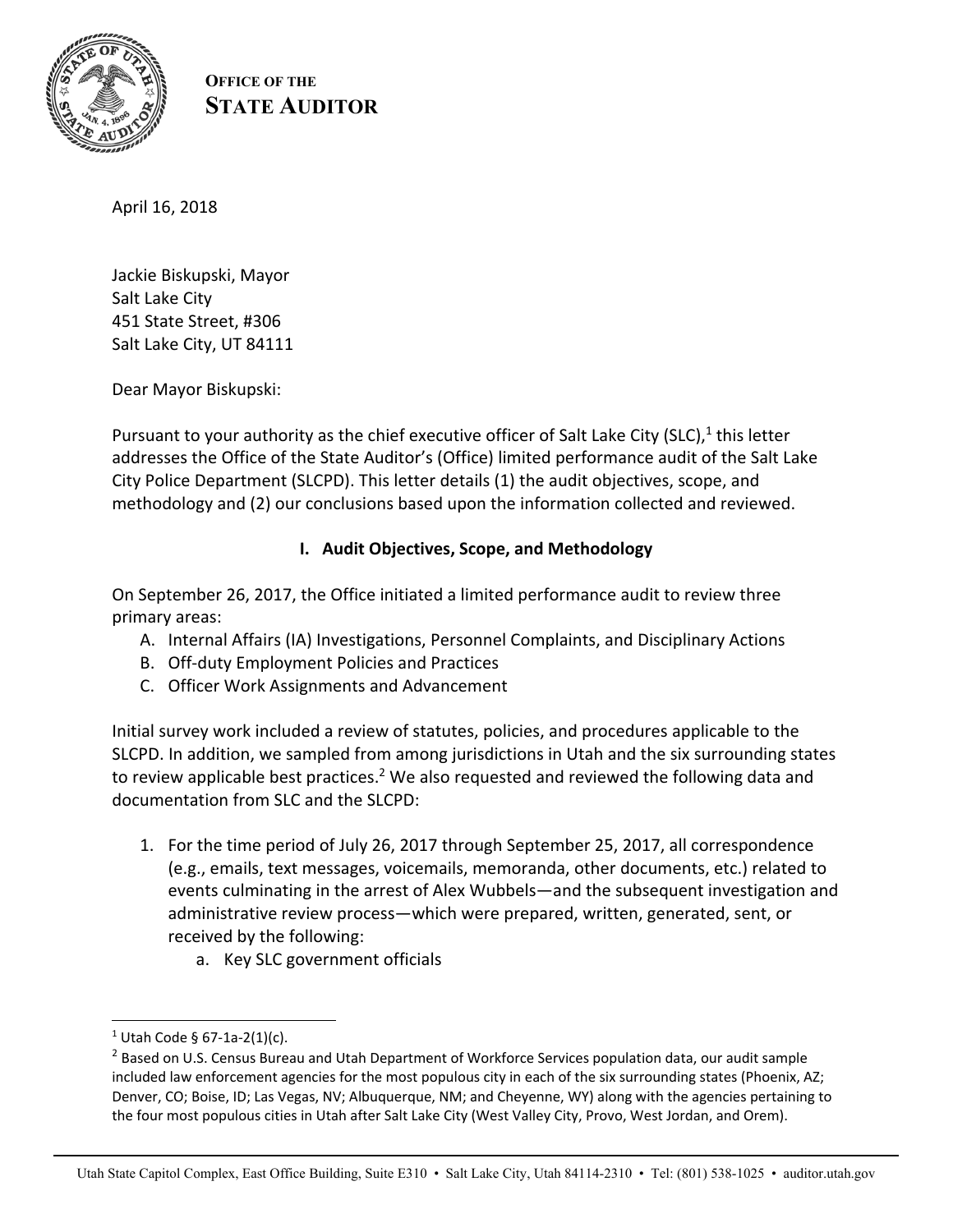- b. SLC Police Civilian Review Board (CRB)<sup>3</sup> administrator
- c. Top SLCPD management

 $\overline{\phantom{a}}$ 

- d. SLCPD supervisors in the chain of command between the Police Chief and the officers involved in the arrest of Alex Wubbels
- 2. A list of all complaints filed with the CRB from July 1, 2012 through September 25, 2017
- 3. A list of all IA investigations initiated from July 1, 2012 through September 25, 2017
- 4. Memorandum of Understanding (MOU) between SLC and the Salt Lake Police Association
- 5. De-escalation (i.e., "Code 909") policies, procedures, and training protocols
- 6. CRB and IA reports and materials pertaining to several other sampled cases

In summary, we interviewed<sup>4</sup> key personnel, reviewed case-related correspondence, examined several specific case files, and cross-checked IA and CRB cases against each other to assess the process by which allegations of officer misconduct are reported, investigated, and handled administratively within the SLCPD.

In addition to reviewing materials related to IA investigations, we also reviewed SLCPD policies and procedures regarding off-duty employment, which includes both secondary employment and outside employment.<sup>5</sup> This process involved a review of the secondary employment agreement that the SLCPD employs with secondary employers in addition to interviews with key SLCPD management about off‐duty employment.

Finally, we evaluated officer work assignments and advancement, which included an assessment of how officers are delegated specific work assignments and the criteria used in determining employee advancement. This process involved reviewing relevant policies and procedures and interviewing key management. We also sampled an IA case specifically related to special work assignments.

<sup>&</sup>lt;sup>3</sup> The Civilian Review Board (also referred to as the Police Civilian Review Board) is a board that provides "civilian oversight of certain complaints and internal police investigations regarding conduct of the police." The CRB "will audit and review all cases in which it is claimed that a police officer used excessive force and such other cases as the board in its discretion may request." Salt Lake City Ordinance 2.72.010.

<sup>&</sup>lt;sup>4</sup> With regard to the Wubbels case—not only to respect the parameters of a concurrent criminal investigation initiated by the Unified Police Department, but also due to our audit scope—our audit work neither involved interviews with any particular law enforcement personnel alleged to have committed misconduct nor a review of the actual alleged misconduct in question. Rather, our review focused on the post-incident handling of any claims of officer misconduct.

<sup>&</sup>lt;sup>5</sup> According to the Salt Lake City Police Department Policies and Procedures Manual (SLCPD Manual), secondary employment is defined as "[o]ff-duty employment requiring the use or potential use of police authority. By definition, only sworn officers can engage in secondary employment as referenced in this policy." The SLCPD Manual defines "outside employment" as "[o]ff‐duty employment by a Department member that does not require the actual or potential use of police authority. This includes self‐employment, contracting, sales jobs, etc." SLCPD Manual, pg. 42.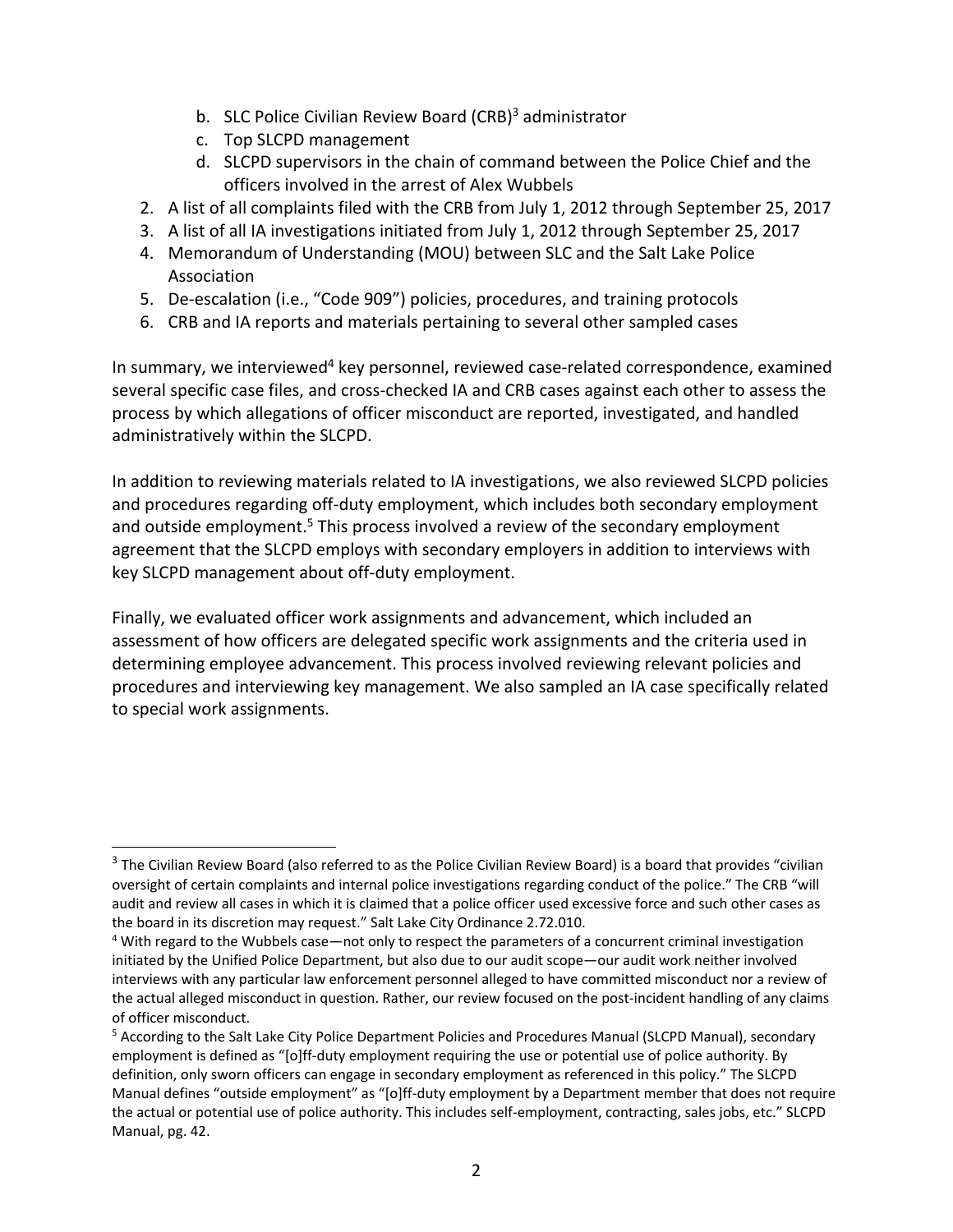## **II. Some SLCPD Management Do Not Appear To Understand The Religious Accommodation Requirements of Title VII of the Civil Rights Act**

Title VII of the Civil Rights Act of 1964 provides that "[i]t shall be an unlawful employment practice for an employer . . . to discriminate against any individual with respect to his compensation, terms, conditions, or privileges of employment, because of such individual's race, color, religion, sex, or national origin."<sup>6</sup> The misunderstanding of the protections for religious belief is likely due to a lack of understanding of the Civil Rights Act requirements for religious accommodation, along with a rigid, paramilitary management structure – a management approach that lacks the flexibility to deviate from general processes and orders. The lack of understanding of the specific accommodation requirements of the Civil Rights Act places the SLCPD at risk for future possible violations and potentially exposes SLC to liability. We recommend that SLCPD management seek legal advice and better training so that management understands the particular requirements related to the religious accommodation requirements of Title VII of the Civil Rights Act of 1964.

## *Federal Regulation Enacted Under Title VII Imposes A Duty To Accommodate Religious Belief*

Federal regulation states that it is "an unlawful employment practice" under Title VII "for an employer to fail to reasonably accommodate the religious practices of an employee or prospective employee, unless the employer demonstrates that accommodation would result in undue hardship on the conduct of its business."<sup>7</sup> Thus, after an employee notifies the employer of "his or her need for a religious accommodation, the employer has an obligation to reasonably accommodate the individual's religious practices."8 The *only* circumstance that justifies a refusal to accommodate is when an employer "can demonstrate that an undue hardship would in fact result from *each* available alternative method of accommodation."9

Furthermore, "[a] mere assumption that many more people, with the same religious practices as the person being accommodated, may also need accommodation is not evidence of undue hardship."10

Federal regulation specifically addresses "voluntary substitutions" and "swaps":

Reasonable accommodation without undue hardship is generally possible where a voluntary substitute with substantially similar qualifications is available. One means of substitution is the voluntary swap. In a number of cases, the securing of a substitute has been left entirely up to the individual seeking the accommodation. The [Equal Employment Opportunity Commission] believes that the obligation to accommodate requires that employers and labor organizations facilitate the securing of a voluntary substitute with substantially similar qualifications. Some means of doing this which employers and labor organizations should consider are:

<sup>6</sup> Civil Rights Act of 1964 § 7, 42 U.S.C. § 2000e‐2(a)

<sup>7</sup> 29 CFR § 1605.2(b)(1).

 $8$  29 CFR § 1605.2(c).

 $9$  29 CFR § 1605.2(c) (emphasis added).

<sup>10</sup> 29 CFR § 1605.2(c).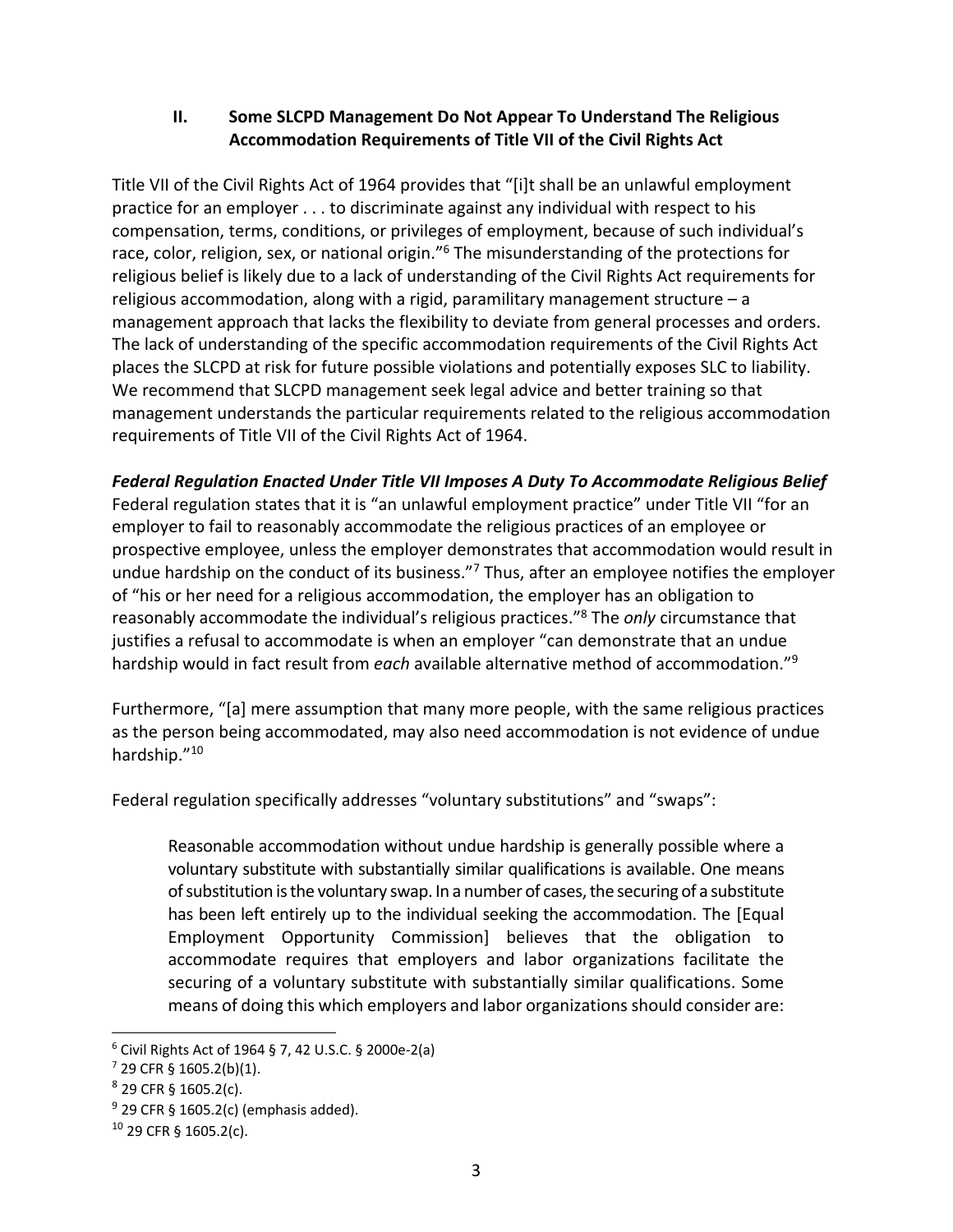to publicize policies regarding accommodation and voluntary substitution; to promote an atmosphere in which such substitutions are favorably regarded; to provide a central file, bulletin board or other means for matching voluntary substitutes with positions for which substitutes are needed.

## *Some SLCPD Management Do Not Recognize The Title VII Requirements For Religious Accommodation*

When questioned, certain SLCPD management expressed the opinion that a request for excusal from assignment based on a religious need for accommodation was no different from any other request for excusal. The reason for refusing to consider an exception to an assignment based upon a religious practice or belief was attributed to the SLCPD's command structure and the administrative approach of "your assignment is your assignment."

Although we do not question the likely effectiveness associated with a paramilitary mindset for an organization like a police department, or the implementation of the reverse-seniority assignment of duties, it appears that certain SLCPD management do not fully understand the protections of religious accommodation as required by Title VII. Furthermore, a paramilitary organizational structure may cause severe negative effects on an organization when that system does not allow the flexibility to make legally-mandated exceptions to general policy.

However, we have no reason to believe that the SLCPD and its management have knowingly violated Title VII of the Civil Rights Act of 1964. All SLCPD management should understand the importance of considering the burden of allowing a voluntary trade of assignment based upon a need for religious accommodation, and if no undue burden could be shown, then allow a voluntary trade, regardless of whether other employees might seek future excusal from assignment or some other *de minimus* burden may apply.11

We do note that, given the size, complexity, and sophistication of SLC, along with the unique SLC demographic, we are surprised that some within SLCPD's management lacked an understanding of the specific requirements for religious accommodation mandated by Title VII of the Civil Rights Act of 1964.

Consequently, we recommend that SLC human resources and legal personnel train SLCPD management on all employment practices required by Title VII of the Civil Rights Act of 1964 particularly those requirements pertaining to religious accommodation. Furthermore, we recommend that the SLCPD establish specific policies regarding the consideration of religious or any other potential accommodations required by Title VII of the Civil Rights Act of 1964.

<sup>&</sup>lt;sup>11</sup> Additionally, in 2015, Utah passed the Utah Antidiscrimination Act that also provides protections for an employee against discrimination from an employer based upon a religious belief. It is not clear from the plain language of the statute if Utah's law will require the same level of accommodation of religious beliefs as federal law. Utah Code § 34A‐5‐101.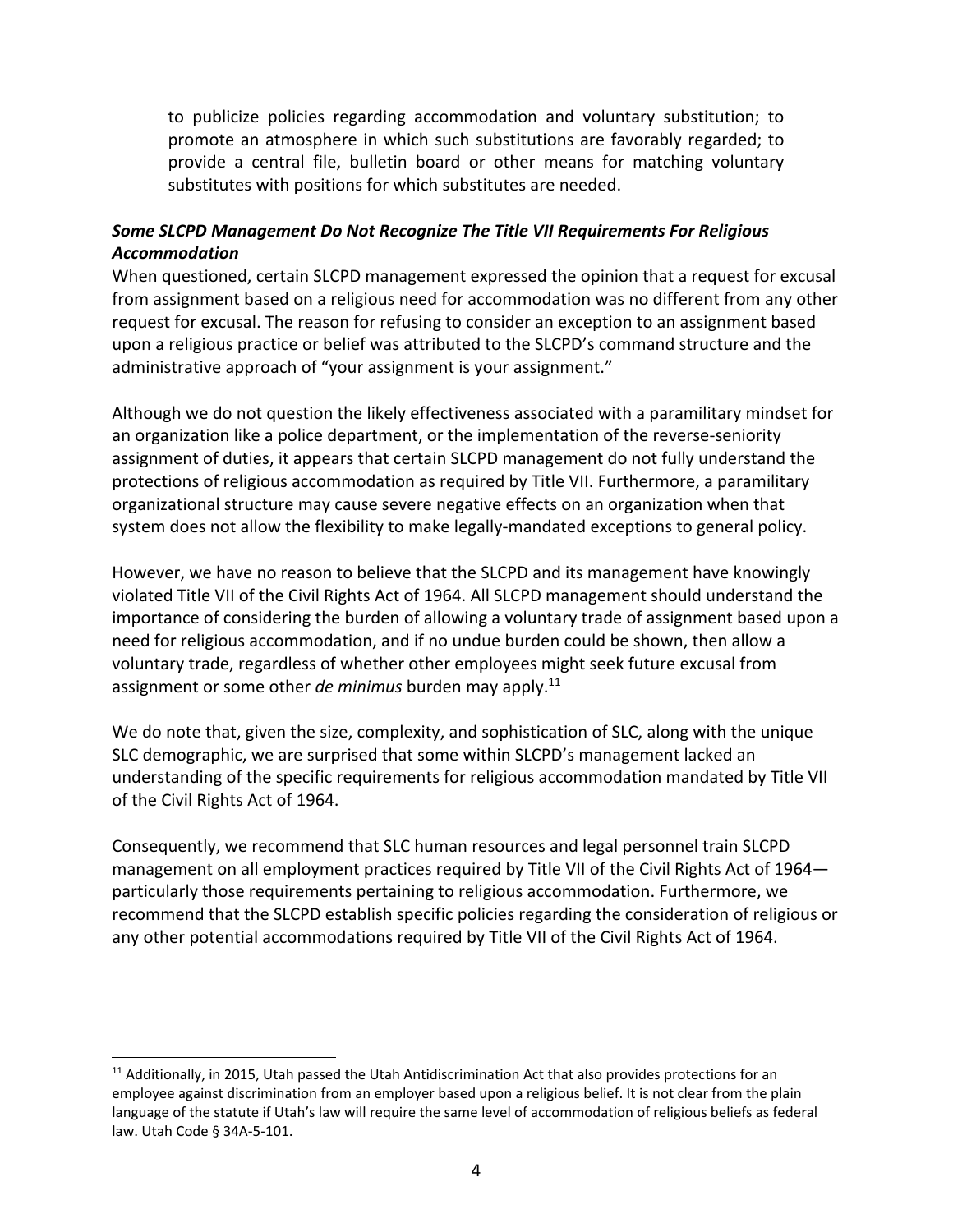## **III. SLCPD's Secondary Employment Practices May Create Public Confusion and Foster Mixed Loyalties**

The SLCPD currently allows officers to earn additional income through off‐duty employment. In some cases, officers may be hired by a private citizen, business, or entity to provide policerelated services for an event, which employment is separate from the SLCPD. As such, there are times when SLCPD officers are in uniform while employed by the SLCPD, and other times when officers are in the SLCPD uniform but employed by an entity other than the SLCPD. There are also times when officers are employed independently, not in uniform, and not performing police‐related work. Although there are advantages and disadvantages to the different ways in which an officer may be paid while working off-duty as a police officer for a private event, payment directly from the SLCPD—rather than payment directly from the private entity—may be advantageous to avoid mixed loyalties. The SLCPD should consider the benefits of always charging the private entity directly and then paying its officers for off‐duty police work performed for private entities, and the SLCPD should consider the potential detriment of allowing officers to be paid directly by the private entity for police-related work.

## *Two Types Of Off‐Duty Employment*

The SLCPD allows officers to work off‐duty jobs under certain circumstances. "Off‐duty employment" encompasses two different categories: secondary employment and outside employment. As the SLCPD policy manual explains, "secondary employment" is "[o]ff-duty employment requiring the use or potential use of police authority." In other words, secondary employment involves a private entity hiring police officers employed by the SLCPD to act as police officers and provide police enforcement if necessary for a particular event. For example, entities such as the Utah Jazz or The Church of Jesus Christ of Latter‐Day Saints may hire SLCPD officers to work at their events to provide a police presence and to have police on the job to conduct police action if necessary (e.g., deter illegal activity, investigate potential patron misconduct, make arrests for unlawful conduct, control large crowds, etc.). In these cases, the officers wear their SLCPD uniforms, but the officers are paid by the secondary employer.

"Outside employment" is defined as "[o]ff‐duty employment by a Department member that does not require the actual or potential use of police authority. This includes self-employment, contracting, sales jobs, etc." In other words, outside employment is an additional job an SLCPD officer or other employee may have completely separate from police work and completely separate from employment with the SLCPD.

Our audit focused on the SLCPD's policies regarding the administration of secondary employment.

## *General Standards And Methods Of Administering Secondary Employment*

Traditionally, throughout the country, police officers have been allowed to earn additional income beyond their regular salary through "moonlighting" or working off‐duty employment jobs. For example, large event venues may want additional police presence beyond what the city could regularly provide in order to maintain the peace, direct traffic, and perform any other police function that may be necessary for events. Secondary employment best practices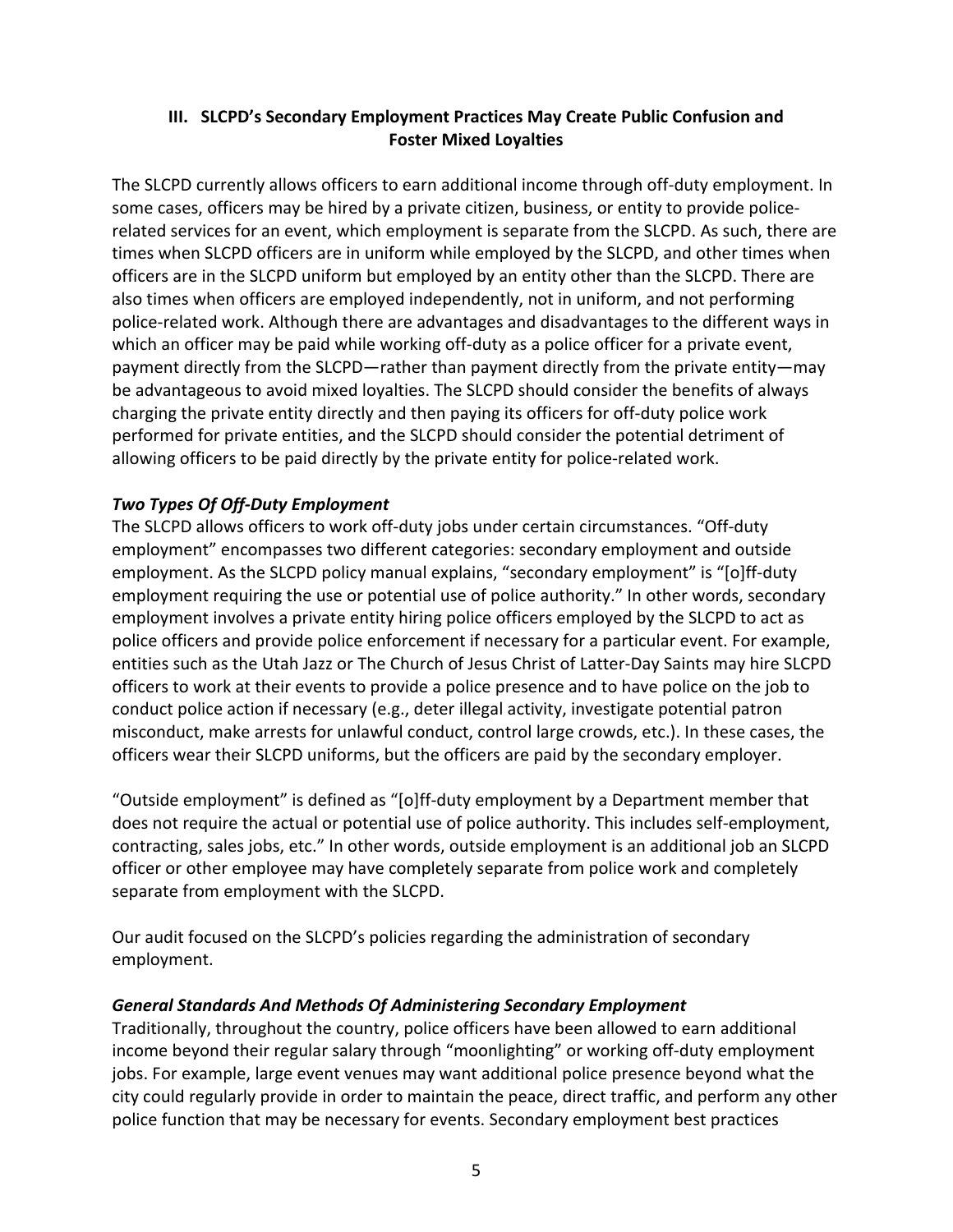include, at a minimum, that officers should not be allowed to organize, plan, and conduct secondary employment on their own. Rather, secondary employment should be organized, planned, and managed by the police department. Additionally, officers should not be allowed to negotiate employment terms and pay rates on their own; instead, these factors should also be controlled by the police department.

Based on information gathered from other police jurisdictions within the state and across the country, it appears that there are at least three different methods by which the secondary employment (specifically the payment to officers) is administered:

- 1. Officers are always employed and paid by their department: The secondary employer pays the police department the full amount that it costs the department to administer the secondary employment program and the amount that the department will have to pay the officers for time, overtime, and any other costs associated with administering the secondary employment. The department then pays its officers for the secondary employment shifts worked with the money collected from the secondary employer.
- 2. Officers work as independent contractors: The secondary employer contracts with the police department to provide police officers, and the secondary employer generally pays a small fee to the department for administrative costs. However, the secondary employer directly pays the officers as independent contractors for the work performed.
- 3. Officers are employees of the secondary employer: The secondary employer places the officers on the entity's payroll and pays the officers directly as employees. The secondary employer still contracts with the police department, ensuring that the officers are still bound by their duties as police officers, and that the secondary employer provides all necessary liability insurance.<sup>12</sup>

There are asserted advantages and disadvantages for each method of administering secondary employment. In the first method, it is clear that the officers are still under the command and control of the police department while they provide police services for secondary employers. However, when the department pays the officers directly, the department may be required to pay officers overtime, which may increase the total cost to the secondary employer for employing officers.

In the second method, costs to the secondary employer are typically lower as the department avoids the risk of overtime pay and other payroll costs. Also, the departments may not have to provide general liability insurance.<sup>13</sup> In the third method, costs to the secondary employer are

 $\overline{\phantom{a}}$  $12$  This summary of the different methods of administering secondary employment and the payment to officers for secondary employment comes from a combination of sources including statements from SLCPD management of the different methods of payment, as well as the following articles: "Moonlighting: An Overview of Policies Governing Paid Police Details," a report from the Bureau of Governmental Research, August 2011; "Risk Management of Off‐Duty Employment," Produced by Ken Wallentine; and "Moonlighting or Secondary Employment," published by the NC League of Municipalities Risk Management Services, September 2014. <sup>13</sup> In the case of the SLCPD, although the second method is generally used through the secondary employer's contract with the SLCPD, the secondary employer is contractually obligated to provide general liability insurance for the officers.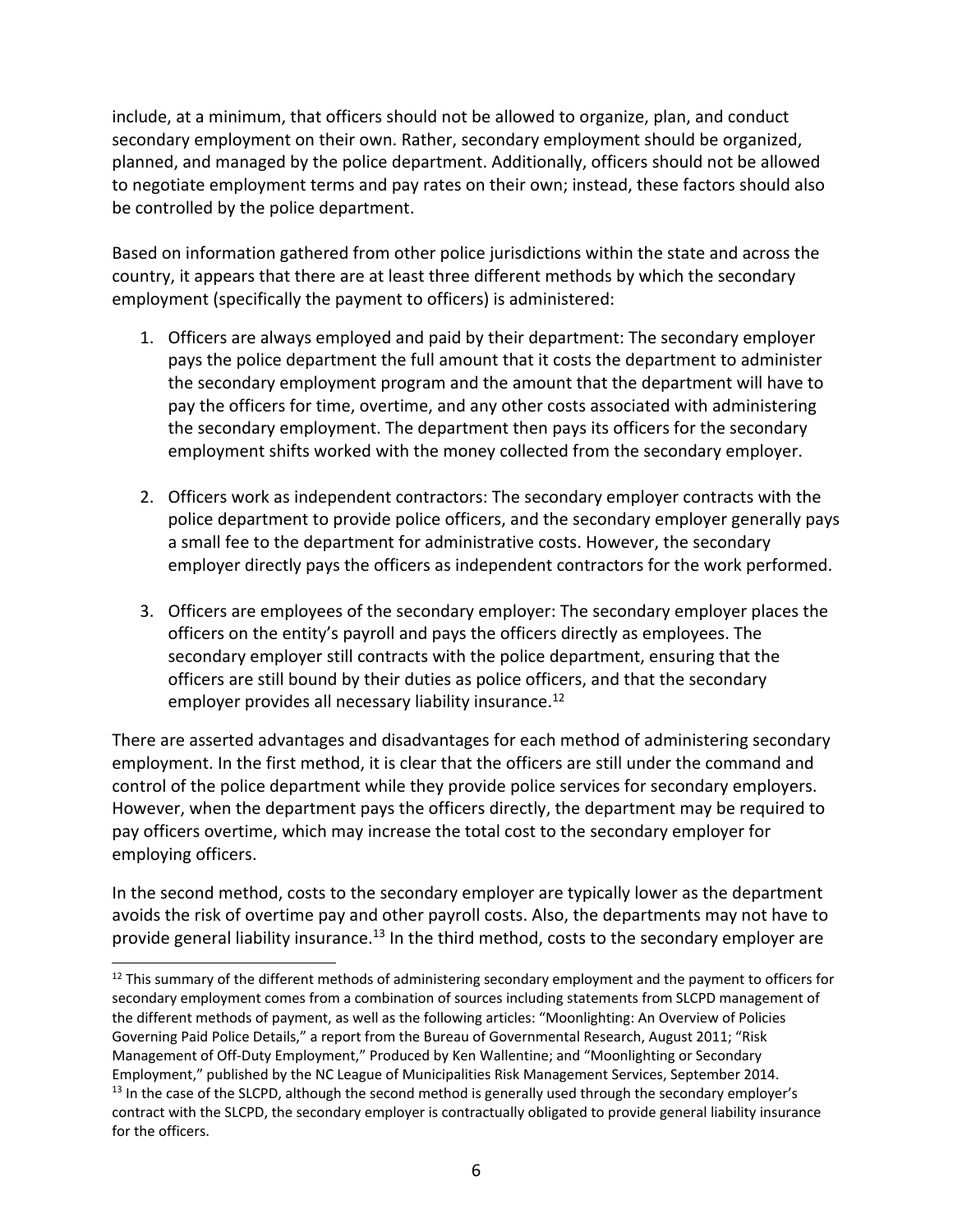typically lower as the officers are not paid overtime, and the secondary employer should provide general liability insurance for the officers while on the job.

## *The SLCPD Should Consider The Advantages Of Paying Officers Directly For Secondary Employment Work*

The SLCPD generally administers their secondary employment as described in the second method.14 Still, officers are required to follow SLCPD's policy manual at all times while working a secondary employment job. Additionally, the secondary employer signs a contract with SLCPD acknowledging their understanding that the officers are still employees of SLCPD and must follow SLCPD policy.

We acknowledge the general benefits of secondary employment for the community and the officers who are able to earn additional pay. However, we are concerned that the current method by which the SLCPD pays its officers for secondary employment may create confusion for the public and mixed loyalties for the involved officers. Direct payment from the secondary employer poses the potential for officers to be inappropriately influenced by the desires or demands of the secondary employer, rather than the policies and requirements of the SLCPD.<sup>15</sup> Additionally, members of the community may be confused as to the officers' actual employer and loyalties. To avoid this potential confusion, the SLCPD should consider allowing payment only through the SLCPD to officers for secondary employment.

As a comparison, the Utah Highway Patrol (UHP) allows its employees to work secondary employment similar to the SLCPD; however, when any work is performed in uniform by UHP troopers, UHP troopers are employed and paid directly by the UHP, rather than being directly employed and paid by the secondary employer.

## *Police Officers From Outside Jurisdictions Working Secondary Employment Jobs In Salt Lake City Boundaries May Undermine SLC's Incentive To Change Its Secondary Employment Policy*

All police officers in the State of Utah, regardless of their jurisdiction of employment, hold policing authority throughout the state. In other words, a police officer employed by West Valley City still holds police authority to arrest while in Salt Lake City. Therefore, secondary employers within Salt Lake City can technically employ police officers from jurisdictions other than the SLCPD. This creates a competition for secondary employment jobs.

Because SLCPD officers must compete with officers from outside jurisdictions for secondary employment jobs within Salt Lake City, the SLCPD is incentivized to keep costs to the secondary employer low in order to compete with other jurisdictions. If the SLCPD were to adopt the

<sup>&</sup>lt;sup>14</sup> We say "generally," because SLCPD told us that all three methods are used. At times, secondary employers reimburse the department for all the costs, and the department pays the officers from the money charged to the secondary employer. Other secondary employers may pay officers on the secondary employer's payroll. But, according to conversations with SLCPD management, the most common method of payment is through the secondary employer paying officers as 1099 independent contractors.

<sup>&</sup>lt;sup>15</sup> In fact, it was acknowledged by at least one SLCPD management official that, although this manager could not think of a specific incident of mixed loyalties that caused an officer to act inappropriately or be unduly influenced by the hiring entity, the potential for inappropriate influence resulting in confused loyalty for an officer likely exists.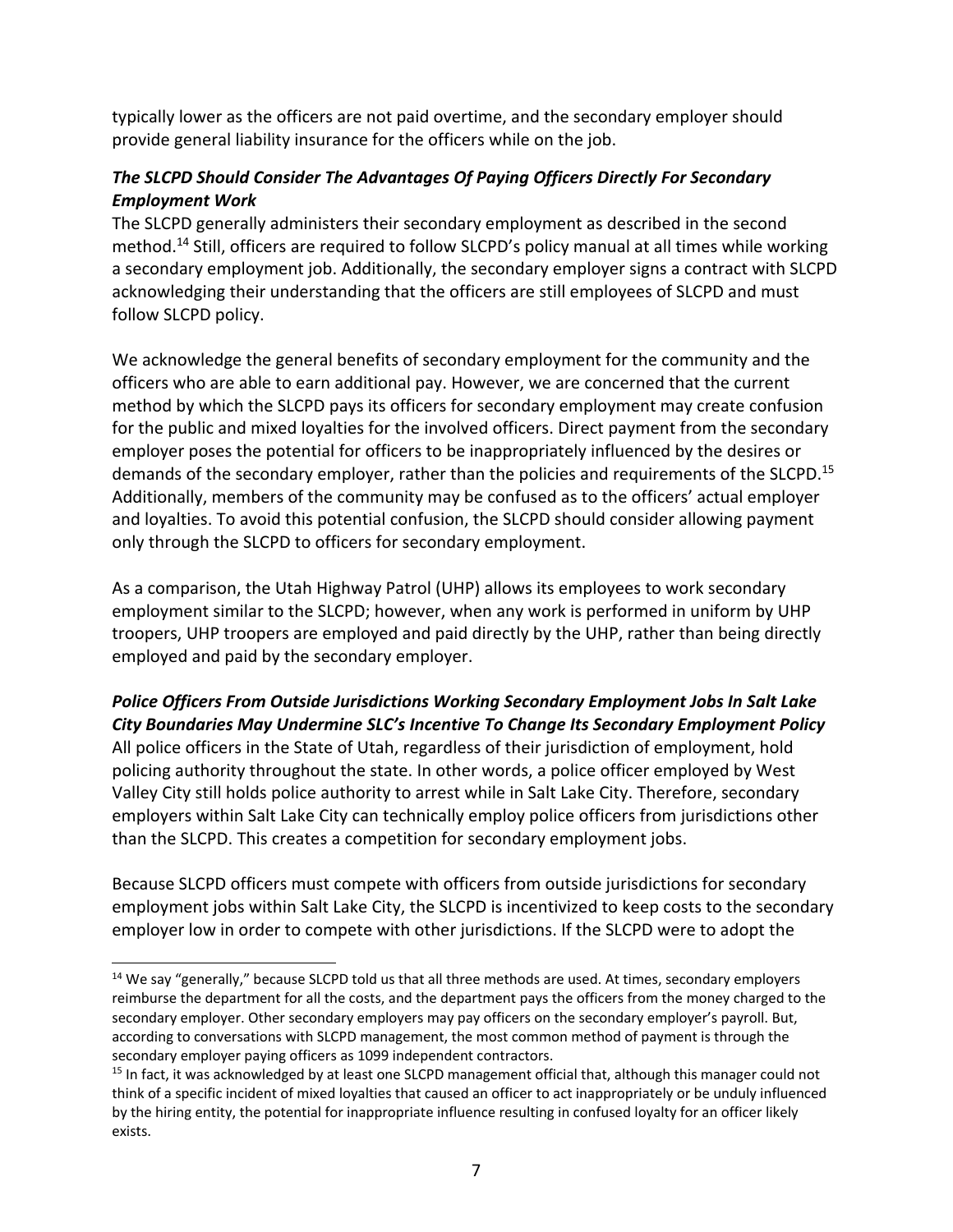secondary employment practice of paying officers directly for secondary employment and passing total employment costs on to the secondary employer, the SLCPD would likely have to charge the secondary employer higher costs. This could cause secondary employers to favor officers from outside jurisdictions if their secondary employment practices resulted in lower costs. As such, officers from the SLCPD would not only likely miss out on secondary employment opportunities, but then the SLCPD would not have direct oversight of officers from other jurisdictions working secondary employment within Salt Lake City. For example, once an arrest is made by an officer from another jurisdiction working secondary employment in Salt Lake City, the SLCPD would still have to handle the case after arrest. This potentially creates an inconvenience for a number of reasons, including the fact that the arresting officer who is a potential witness to a case is from a jurisdiction that is not accountable to the SLCPD.

Given these factors on secondary employment created by competition with outside agencies, it may be difficult for the SLCPD to employ the first method of administering secondary employment (payment directly from the SLCPD to the officer, likely including overtime pay). Consequently, in order for the SLCPD to reasonably adopt the suggested method of secondary employment administration, this may require a change to state statute that provides uniform regulation across all police jurisdictions to (1) eliminate possible confusion, (2) avoid the risk of mixed loyalties, and (3) avoid differing practices from outside agencies which could undermine the secondary employment program of differing jurisdictions.

## **IV. SLCPD's Internal Affairs Investigation Of The Wubbels Complaint Followed SLCPD Policies**

Finally, we assessed the SLCPD's process for handling personnel complaints, internal investigations, and disciplinary actions. This review included an examination of SLCPD policies and practices regarding the reporting and investigation of alleged officer/staff misconduct. While we specifically examined the SLCPD's internal investigation and overall handling of the Alex Wubbels complaint, we also assessed the role of the CRB and the IA Unit in conducting independent investigations and reviews of other sampled IA cases.

The reporting and investigation of misconduct for the cases we sampled, including the Wubbels complaint, did not appear to depart from the policies, procedures, and practices applicable and in effect at the time of each investigation. We recognize the SLCPD's efforts to emphasize the importance of the internal reporting of misconduct, when necessary, regardless of whether a citizen's complaint is received or not.

## *SLCPD's Investigation And Discipline Process Of The Wubbels Complaint Was Consistent With Policy*

We specifically reviewed the reporting and investigation of the Wubbels complaint from the time of the incident to the time of the SLCPD's final determination of discipline. We noted no significant departures from established policies, procedures, and practices in how this case was reported, investigated, and resolved by the SLCPD. Additionally, the policies regarding time limitations for investigating and executing discipline appear to be consistent with sampled jurisdictions, as well as in line with the MOU with the police association. However, we looked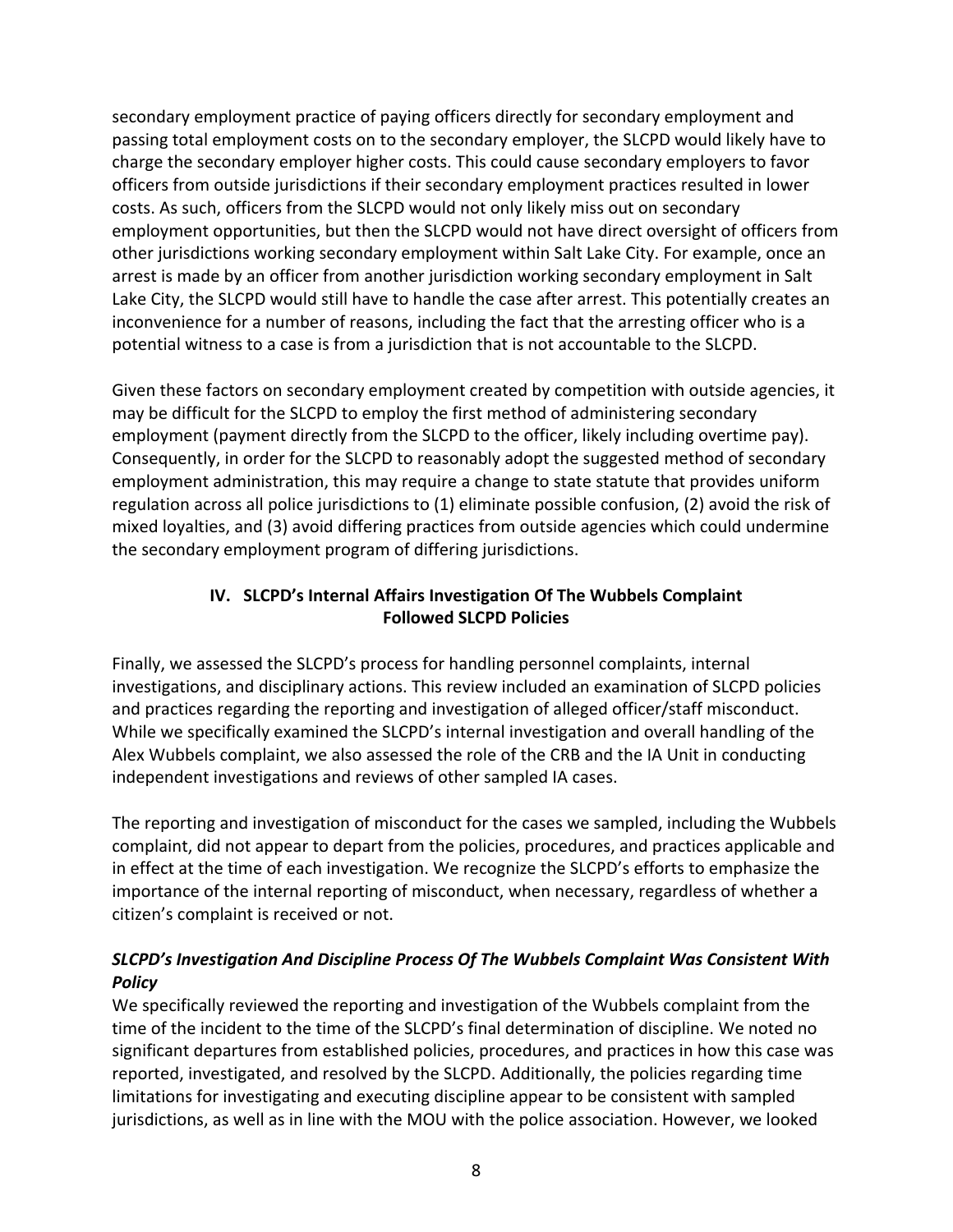only at the investigation process. We did not look at general conditions to theorize as to how the incident could occur in the first place, nor did we review or second guess the final decision for discipline of the involved officers.

Much of the public's apparent discontent with the Wubbels complaint seemed to center on the public's belief that the SLCPD failed to act on the case, failed to act quickly enough, or actually attempted to cover up the event from the public. However, the immediate and successive actions taken by the SLCPD, as outlined below, suggest that the SLCPD followed established policies regarding these matters. Given the civil service<sup>16</sup> designation for SLCPD officers and other employment protections contained in the MOU, in addition to IA practices apparent in other sampled jurisdictions, our limited review led us to conclude that the SLCPD appears to have followed its established policies in handling the Wubbels complaint.

As civil service employees, and pursuant to the MOU between the city and the police association, SLCPD officers are granted certain employment protections and may be dismissed from employment only "for cause." In other words, officers may not be fired without proof of just cause. This designation can require an investigation and termination process that *appears* to result in an undue delay and does not allow for immediate termination of a police officer.<sup>17</sup> Specifically related to police officers, these general employment protections appear to be common in the industry.18

Not only is an officer allowed a full investigation and opportunity to respond before adverse action is taken against an officer, but the time limitations for such disciplinary process for the SLCPD appear in line with other sampled jurisdictions. According to the MOU, the SLCPD must notify a police officer "in writing, of the final disposition of any investigation" within 75 days from "the date the complaint was initiated" against the police officer. Our audit sample of other jurisdictions for internal affairs investigations revealed an average of approximately 73 days allowed for just the investigation portion of the disciplinary process. The SLCPD's time frame of 75 days includes the investigation process, pre-determination hearing, and final determination of discipline. Significantly, the internal affairs investigation portion of the disciplinary process in the Wubbels complaint took 35 days.<sup>19</sup> The sampled jurisdictions' limits for the internal affairs investigation portion of the discipline process are presented in Figure 1.1 below:

l

<sup>&</sup>lt;sup>16</sup> The civil service designation generally includes certain employment protections. See "Salt Lake City Civil Service Commission Rules and Regulations."

<sup>&</sup>lt;sup>17</sup> The procedural rights include, among other things, the right to a fair investigation, the right to representation, the right to a pre-determination hearing if necessary, and the right to post-disciplinary appeal. Also, an audit was previously conducted regarding the career service designation of certain employees in the state of Utah which includes an assessment of the advantages and disadvantages of such protections. As such, our audit did not reassess the reasonableness or effectiveness of the civil service designation and its appropriateness as applied to police officers in this case. See Report to the Utah Legislature Number 2010‐08, "A Limited Review of the State's Career Service System."

<sup>&</sup>lt;sup>18</sup> We surveyed 9 similarly situated police departments, both in-state and out-of-state, which all provide similar employment protections, including internal investigations.

<sup>&</sup>lt;sup>19</sup> Additionally, in the report "Standards and Guidelines for Internal Affairs: Recommendations from a Community of Practice," a report project awarded by the Office of Community Oriented Policing Services, U.S. Department of Justice, recommends limiting an internal affairs investigation to 180 days.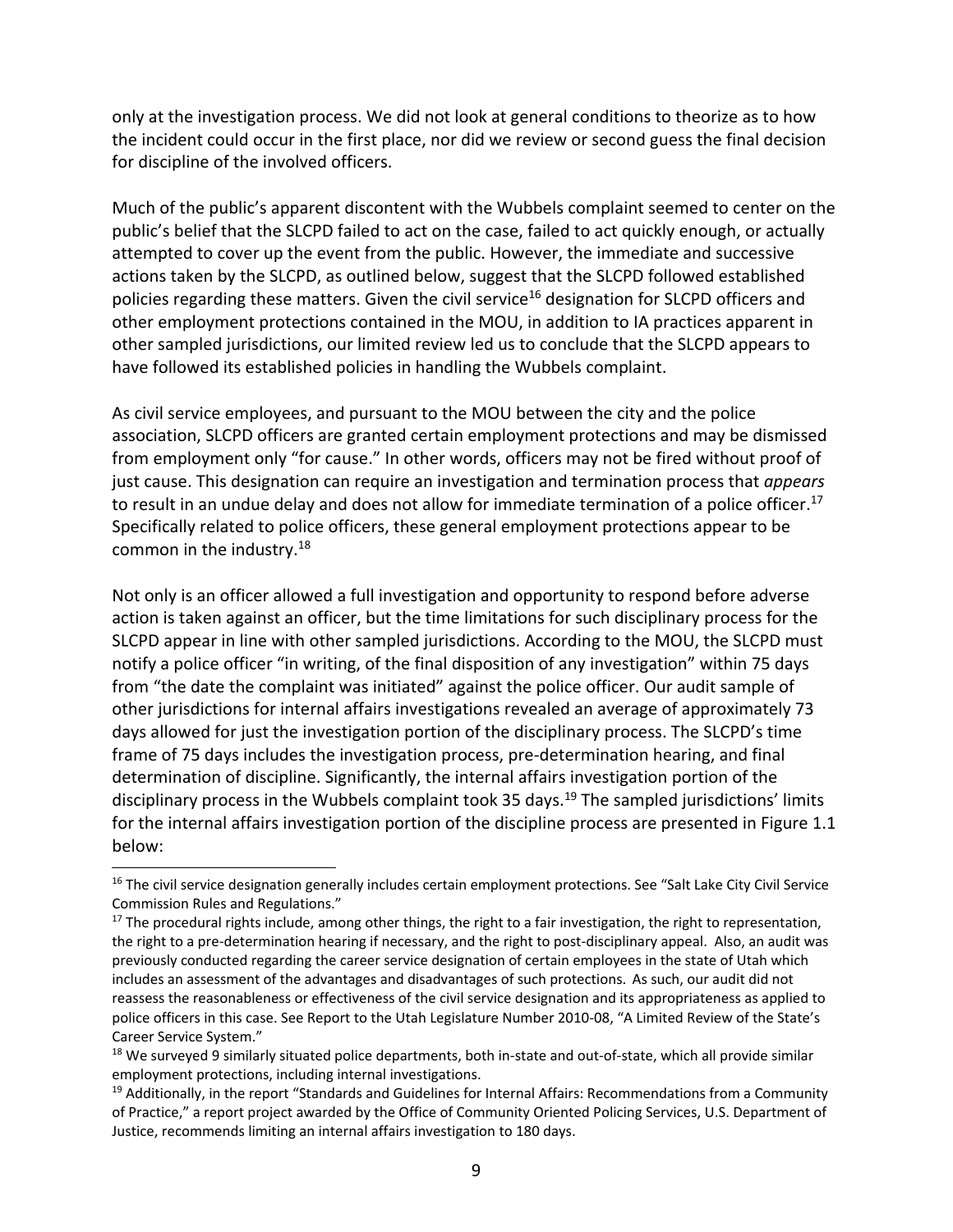#### **Figure 1.1 Days Allowed For Internal Affairs To Investigate Misconduct**

| <b>Jurisdiction</b> | <b>Days</b> |  |
|---------------------|-------------|--|
| Albuquerque         | 90          |  |
| <b>Boise</b>        | 30          |  |
| Cheyenne            | 60          |  |
| <b>Denver</b>       | 30          |  |
| <b>Las Vegas</b>    | 90          |  |
| Phoenix             | 180         |  |
| <b>Provo</b>        | $10 - 30$   |  |
| Ogden               | No Deadline |  |
| <b>Orem</b>         | No Deadline |  |

*Source*: Survey of Internal Affairs units in other police jurisdictions.

Not only does the 35‐day Wubbels investigation fall in line with the sampled jurisdictions as illustrated above, but the SLCPD IA Unit is smaller than the average, making up only  $0.7\%^{20}$  of the total number of SLCPD sworn officers during our audit period.<sup>21</sup> The table below indicates jurisdictions and the percentage of internal affairs units' number of employees to total number of sworn officers in each jurisdiction.

#### **Figure 1.2 Number of Internal Affairs Investigators To Total Number of Sworn Officers**

| <b>Jurisdiction</b>   | <b>Percentage of Internal Affairs</b><br><b>Investigators to Sworn Officers</b> | <b>Total Internal Affairs Investigators to</b><br><b>Sworn Officers</b> |
|-----------------------|---------------------------------------------------------------------------------|-------------------------------------------------------------------------|
| Albuquerque           | 0.8%                                                                            | 5/855                                                                   |
| <b>Boise</b>          | 1.3%                                                                            | 2/302                                                                   |
| <b>Cheyenne</b>       | 0.9%                                                                            | 1/106                                                                   |
| <b>Denver</b>         | 1.1%                                                                            | 16-18/1,450                                                             |
| Las Vegas             | 1.4%                                                                            | 42/3,000                                                                |
| <b>Phoenix</b>        | 1.3%                                                                            | 37/2,923                                                                |
| <b>Provo</b>          | 0.9%                                                                            | 1/107                                                                   |
| Ogden                 | 0.7%                                                                            | 1/144                                                                   |
| Orem                  | 2.3%                                                                            | $2/86^{22}$                                                             |
| <b>Salt Lake City</b> | 0.7%                                                                            | 3/450                                                                   |

*Source*: IA Survey.

<sup>&</sup>lt;sup>20</sup> The SLCPD IA Unit has two sergeants who generally conduct the investigations, one lieutenant who directly supervises the IA Unit and the investigators, and one captain who is over the SLCPD's "professional standards." For the purpose of this comparison of internal affairs units, we counted the SLCPD IA Unit as having three employees. Other jurisdictions sampled were counted similarly, including only full‐time employees in internal affairs, except when noted otherwise.

 $21$  The SLCPD has approximately 450 sworn officers and 3 full-time employees in its IA Unit, a ratio of about 0.7%.

<sup>&</sup>lt;sup>22</sup> The Orem IA Unit has two lieutenants who handle internal investigations but also have additional duties beyond internal affairs.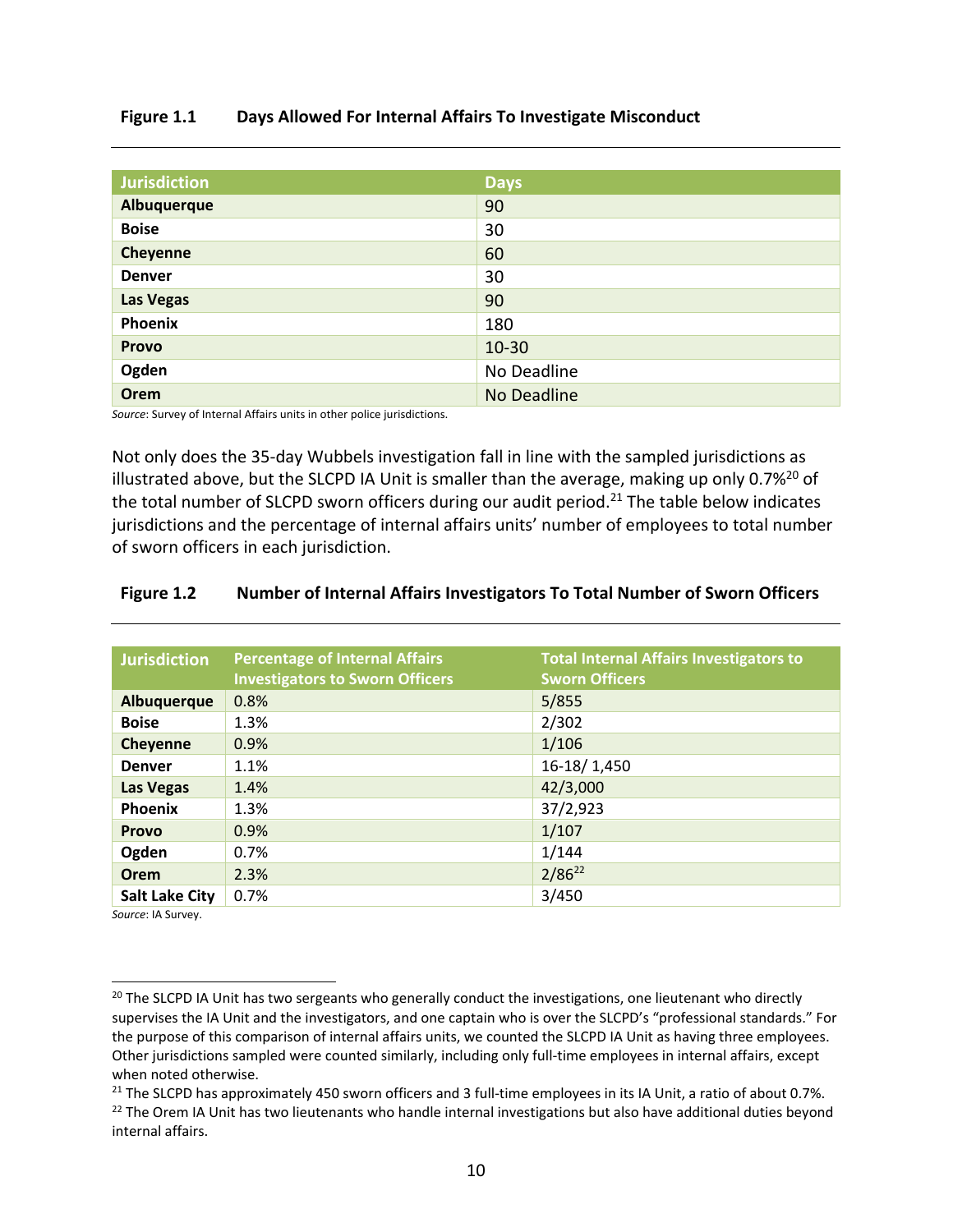Given the average number of employees dedicated to internal affairs investigations in jurisdictions throughout Utah and in bordering states, the SLCPD's general standard for time allowed for internal affairs investigations appears reasonable.

### *Timeliness Of The Wubbels Complaint Investigation And Discipline Process*

Our review of the Wubbels investigation revealed the major initial actions and investigatory steps taken by the SLCPD. The very day of the incident, July 26, 2017, the actions taken by the involved officers were reported all the way up the chain of command to the Acting Chief<sup>23</sup> of the SLCPD. The next day, the Acting Chief took several steps to address the incident, including reviewing the body camera footage and incident reports, directing the internal affairs captain to initiate an investigation, and meeting in person with key city and University of Utah Hospital management personnel. The SLCPD then remained in contact with involved individuals throughout the investigation. On August 31, 2017, the internal affairs investigation was completed and submitted to the captain for review. On September 13, 2017, a Pre‐ Determination Hearing was scheduled for September 25, 2017. Finally, on October 10, 2017, the Chief of Police issued the final disciplinary determination.

The SLCPD general timeline for the disciplinary process and the timeline specifically in the Wubbels complaint appear to be reasonable considering other jurisdictions' standards for internal affairs investigations and discipline.

Similar to the public's concerns regarding the timeliness of the investigation, much of the public expressed the concern that the Wubbels matter was purposefully hidden or covered up by the SLCPD. However, the public did not know about the Wubbels investigation until the body camera footage was released by a private party because the investigation was on‐going at that point in time. The SLCPD policy manual requires that sensitive information, including disciplinary information, generally remain confidential.

## *SLCPD Should Consider Investigation Policy Changes To Address Public Concerns*

Although the public was unaware of the initial actions taken by the SLCPD to address the Wubbels complaint, and despite the investigative timeline's consistency with other jurisdictions, the fact remains that, for such a shocking incident, the public appeared displeased with the length of time taken to investigate and discipline the officers involved. Given the specific facts of the Wubbels complaint and the immediately available evidence, along with the potential for great public concern and the greater cost to the taxpayer, the SLCPD should reassess the current tradeoffs between employment protections and addressing public concerns in a timelier manner. The SLCPD's two‐month investigative process contrasts particularly starkly against the prompt disciplinary action taken by a private‐sector employer. We acknowledge that the current restraints of the MOU, the civil service commission established by city ordinance, and state and federal law require these employment protections. However, these employment protections, especially those provided in the MOU, appear to

<sup>&</sup>lt;sup>23</sup> At the time of the Wubbels incident, the SLCPD Chief of Police was out of town and had designated the SLCPD Assistant Chief to be the "Acting Chief" until the Chief returned to work. Thus, the actions taken by the SLCPD immediately following the incident were directed by the Acting Chief, although the Acting Chief was in contact with the Chief beginning from the day immediately following the incident.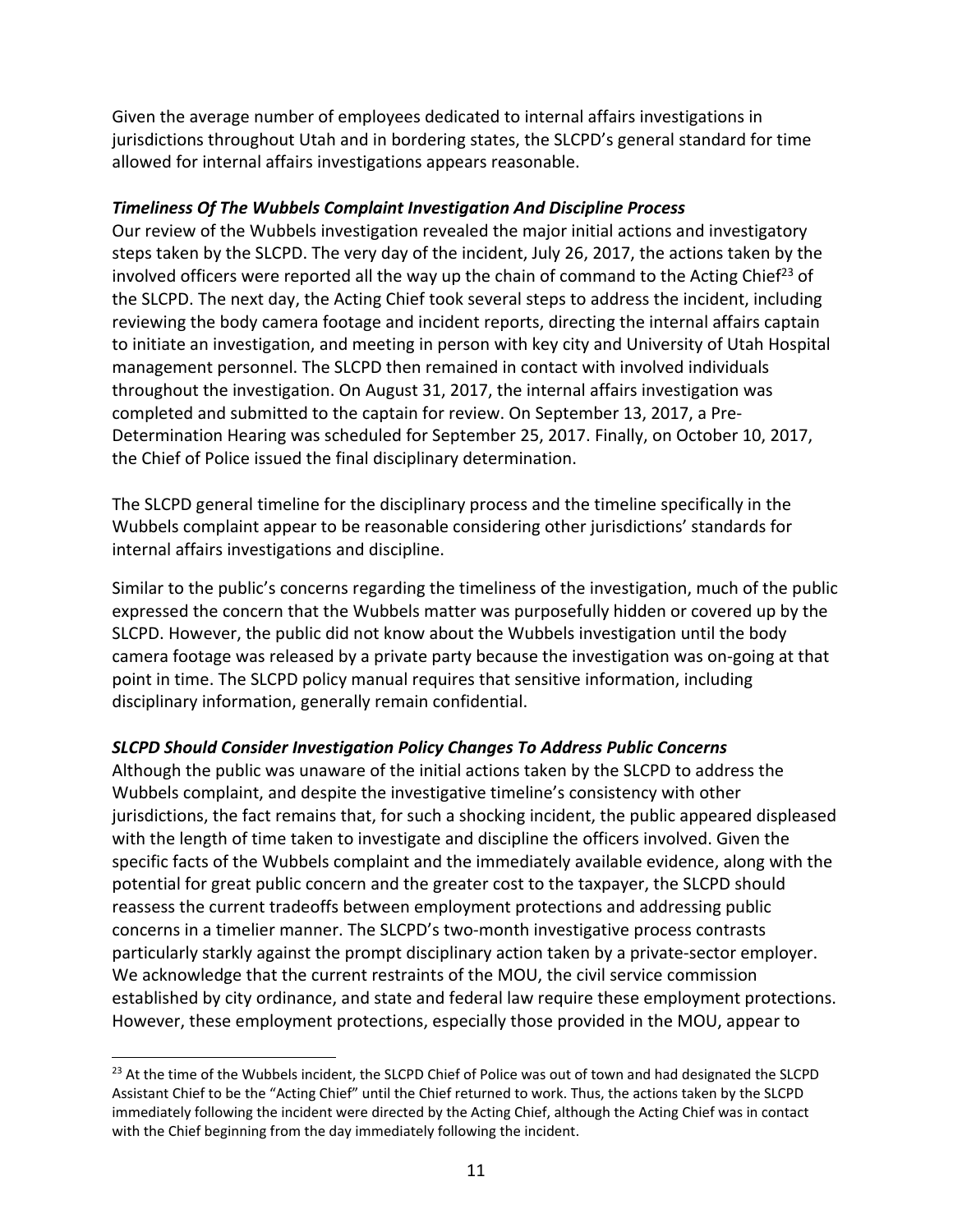heavily favor the officer to the disadvantage of the public and SLC taxpayers. Thus, SLC should consider changes to the degree of employment protections afforded officers within future MOUs so they provide a better balance of taxpayer protections and the public's right to know.

Finally, while the SLCPD's policy and MOU agreement to keep IA investigations confidential appear reasonable, certain cases that have the strong potential to invoke great public concern justifiably demand more immediate public address and comment from SLC. In certain circumstances, such as an officer‐involved shooting, SLC properly takes steps to inform the public of the investigative process. Therefore, SLC should consider revising the general policy and MOU agreement of keeping all investigations completely confidential in order to allow critical information to be more quickly communicated to the public for cases of potential great public concern.

### *Police Civilian Review Board Notification and Investigation*

One concern at the outset of this audit was the fact that the final Civilian Review Board (CRB) report noted that it "was not notified about [the Wubbels matter] until . . . *after* the public release of the videotapes, due to an oversight within Internal Affairs." Consequently, the CRB report added that "new procedures have been put in place to prevent such occurrences in the future."

Salt Lake City municipal code requires that "the police department shall notify the board through the administrator when cases are initiated by the internal affairs unit."<sup>24</sup> However, our audit work revealed no effort to withhold this case—or any other—from the CRB. To the contrary, the IA investigator assigned to the case simply forgot to send, or did not realize the need to send, the case to the CRB administrator's IAPro<sup>25</sup> inbox for review. Yet, despite this oversight, the CRB administrator received calendar invites for various interviews with involved parties as the investigation progressed, as required by code.<sup>26</sup> In other words, the CRB administrator actually did receive on‐going communication regarding the case prior to August 31, 2017, but simply had not received the customary inbox notification. Additionally, throughout the IA investigative period, the CRB administrator actually had unlimited, independent access to all IA cases at any time. $27$ 

In conclusion, based upon our cross‐check of IA and CRB cases for a multi‐year period, it appears that the CRB administrator has "unfettered access to the internal affairs unit investigation process" and "access, via computer database network, to all police department

<sup>24</sup> Salt Lake City Code 2.72.010

 $^{25}$  IAPro is software designed to manage the caseload of an internal affairs unit. It allows files of any type (e.g., MS Word, audio, body camera video, photographs, etc.) to be linked to specific case files.

<sup>&</sup>lt;sup>26</sup> Salt Lake City Code 2.72.150 F.1

<sup>&</sup>lt;sup>27</sup> Even though the administrator has complete, independent access to all IA cases, the department has taken action to ensure that all future cases will be specifically routed to the CRB administrator's inbox. Currently, each IA investigator's checklist of investigation tasks includes a specific step that requires separate delivery of the case file to the CRB Administrator's inbox. Although this measure may address the issue of the CRB not receiving notification of a new case for review, we note again that the CRB administrator has full IAPro system access to independently review all new cases in IAPro regardless of what cases are sent to the administrator's inbox.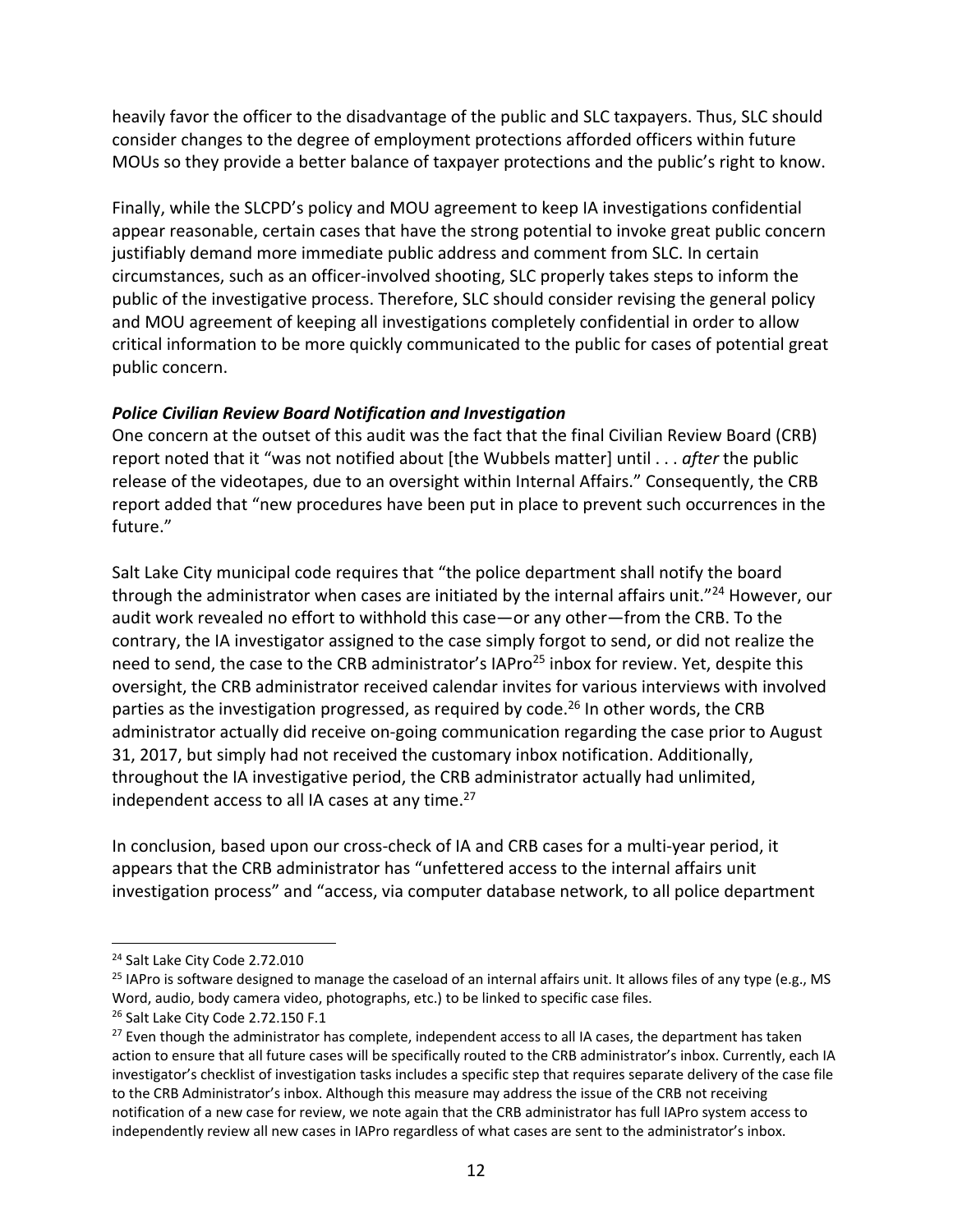files on its network," as required under SLC municipal code.<sup>28</sup> In addition, our CRB and IA interactions and review of sampled cases indicate no threats to the competence, effectiveness, or independence of CRB operations.

## **V. Conclusion and Recommendations**

Based upon our observations, we recommend that SLC human resources and legal personnel train SLCPD management on all employment practices required by Title VII of the Civil Rights Act of 1964—particularly those requirements pertaining to religious accommodation. Furthermore, we recommend that the SLCPD establish specific policies regarding the consideration of religious or any other potential accommodations required by Title VII of the Civil Rights Act of 1964.

Additionally, the SLCPD should reconsider the current method of administering their secondary employment program. Specifically, the SLCPD should consider the advantages of paying their employees directly for secondary employment work, rather than allowing the employees to be directly employed and paid by the secondary employer. Still, we recognize the hurdles in implementing this method of secondary employment administration, and acknowledge the potential need for State regulation across all jurisdictions to make this more reasonable.

Finally, the SLCPD should reevaluate the length of time allowed for IA investigations for cases of great public concern and consider MOU negotiations that would better allow for shorter investigations with less employment protections in certain cases. Additionally, the SLCPD should consider making exceptions to the general policy of confidentiality for internal affairs investigations in order to allow SLC to more quickly and openly address issues that will likely create great public concern.

Overall, we observed city and law enforcement officials demonstrate concern for the integrity of the investigative and disciplinary process. We appreciate and acknowledge the cooperation and efforts of city officials and members of the SLCPD during the course of our audit work.

Sincerely,

-

Office of the State auditor

Office of the State Auditor

<sup>&</sup>lt;sup>28</sup> Salt Lake City Code 2.72.150 D, E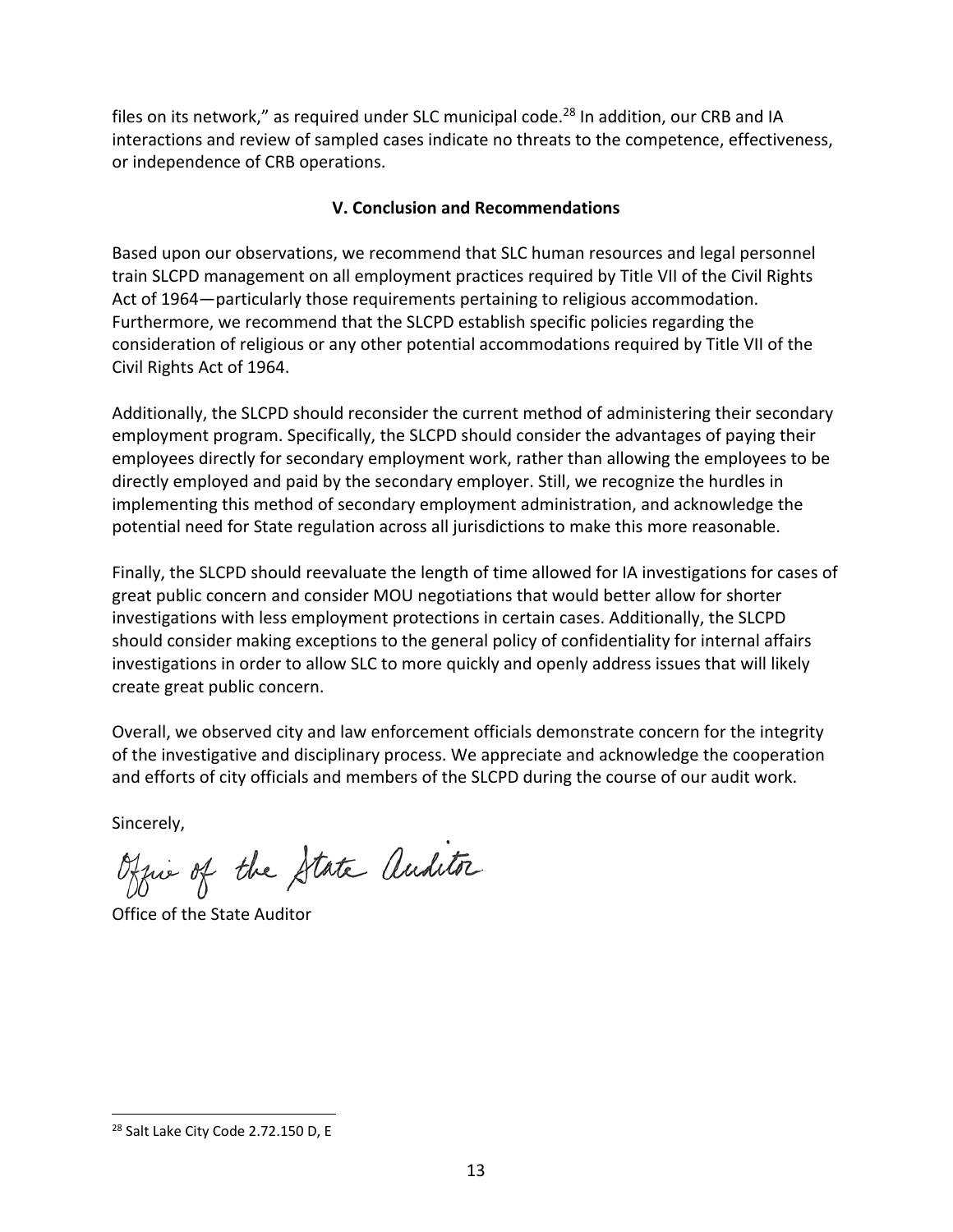

April 13, 2018

Utah State Auditor John Dougall Utah State Capitol Complex East Office Building, Suite E310 Salt Lake City, Utah 84114-2310 jdougall@utah.gov

#### **VIA ELECTRONIC MAIL AND US MAIL**

#### Re: Salt Lake City Police Department Response to Limited Performance Audit

Dear Auditor Dougall,

The Salt Lake City Police Department welcomed the opportunity to have the Office of the State Auditor conduct a limited performance audit of the Department. An outside perspective can be a valuable tool to assess the strengths and weaknesses of an organization's operations. The Department appreciates the findings of the Office of the State Auditor, and will take steps to address any immediate concerns that were raised in the audit, as well as study any recommendations that were made. This letter is the Department's official response to the Auditor's findings.

IN.

#### **Title VII**

The Department concurs with the audit's recognition of the requirement to reasonably accommodate the religious practices of an employee or prospective employee. To the extent any members of Department management were previously unaware of this requirement, the Department appreciates the Office of the State Auditor highlighting this important issue so that additional training can be provided on this aspect of federal law.

#### **Secondary Employment**

The Department allows uniformed secondary employment because it facilitates the deployment of additional police officers in the City who could be ready to respond to emergencies or normal calls for service as needed. The officers working these additional jobs, being paid by a secondary employer, are often taking calls for service at the location of employment, which reduces call load on regular field response. This force multiplier of visible police in the community is invaluable and is a cost savings for the taxpayers of Salt Lake City.

As noted in the audit, there are generally three different methods by which secondary employment is administered. The Department has evaluated each of those methods, weighing each of their advantages and disadvantages and decided that the Department's current policy is the best method to ensure that SLCPD officers are working secondary employment jobs in Salt Lake City. As recognized in the audit, to have the Department administer all secondary employment, and thereby pass along the elevated costs associated with that arrangement, would be cost prohibitive to the